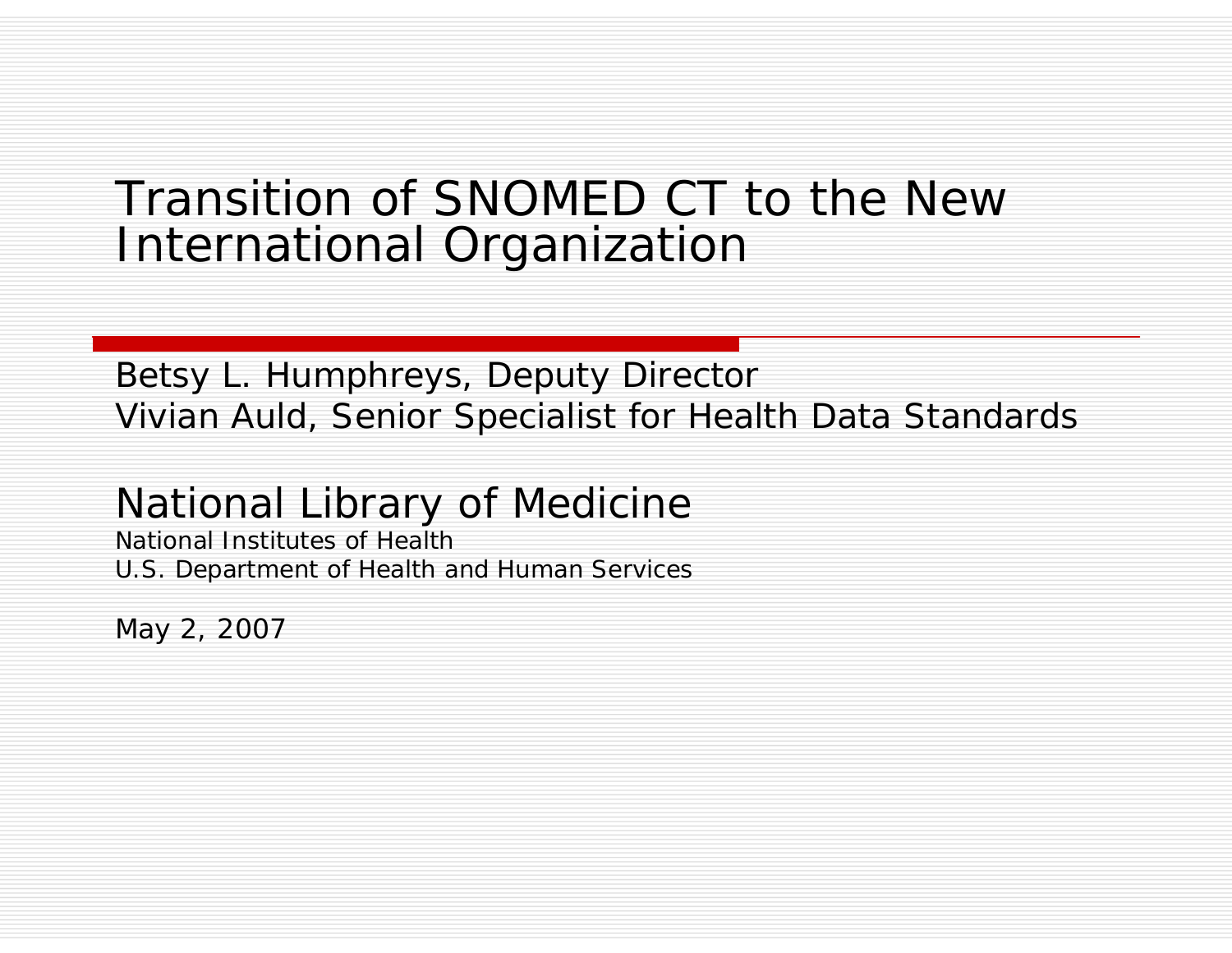## NLM/CAP (College of American Pathologists) License

- 2003 NLM established a 5 year license with CAP for the use of SNOMED CT:
	- Continue to use and distribute the last version received under the license (perpetual usage rights)
	- Receive ongoing updates to the English and Spanish versions
	- Right to distribute through NLM's Unified Medical Language System (UMLS)

□ Freely available in the U.S, not internationally

■ Terms of agreement determined with extensive<br>input/advice from HHS agencies, DoD, VA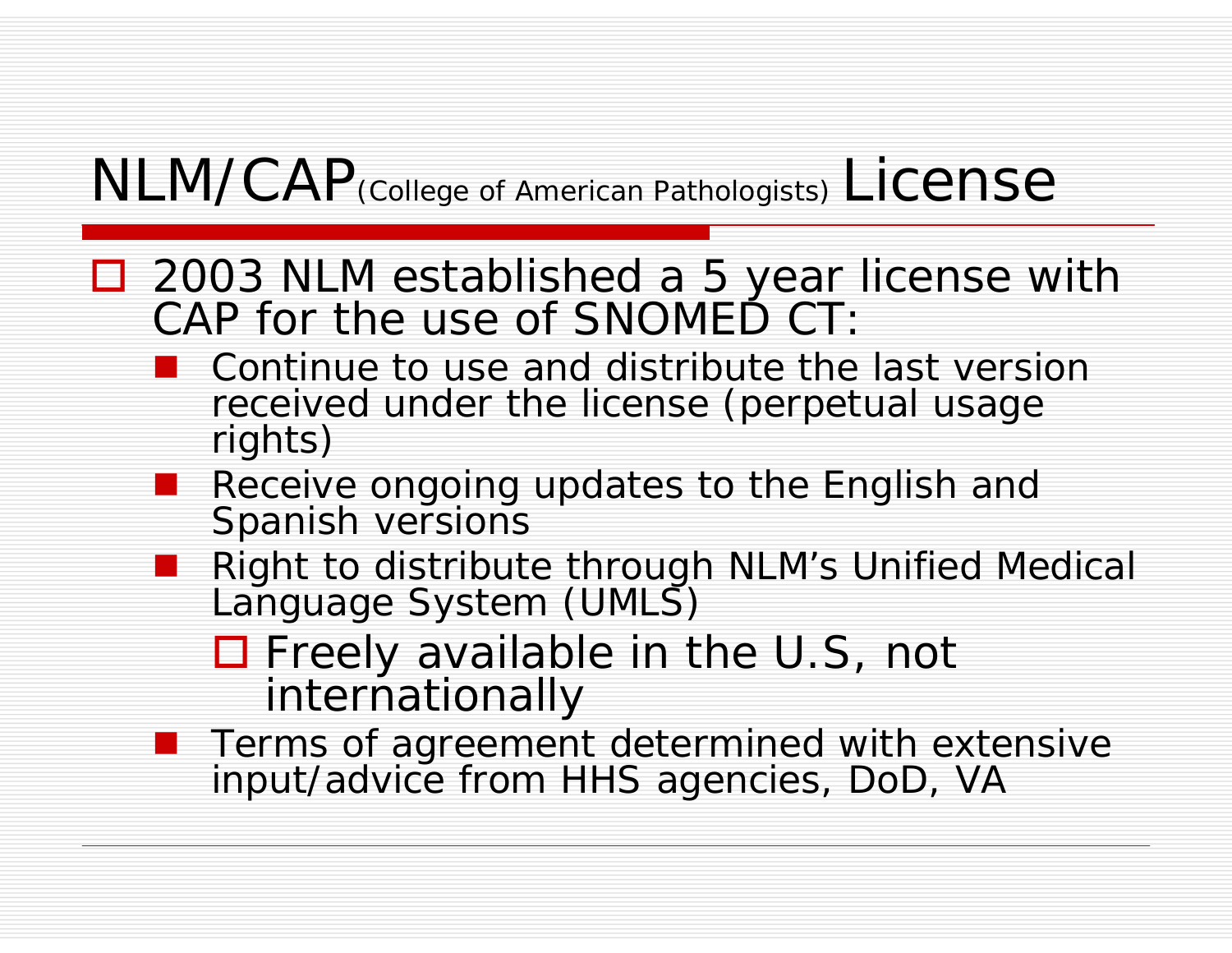# US Objectives for Transition in Ownership

- □ Don't get less
- Don't pay more

### US Focus –

- - Rights/responsibilities of Members in International Organization
- License terms
- -NO involvement in negotiations with CAP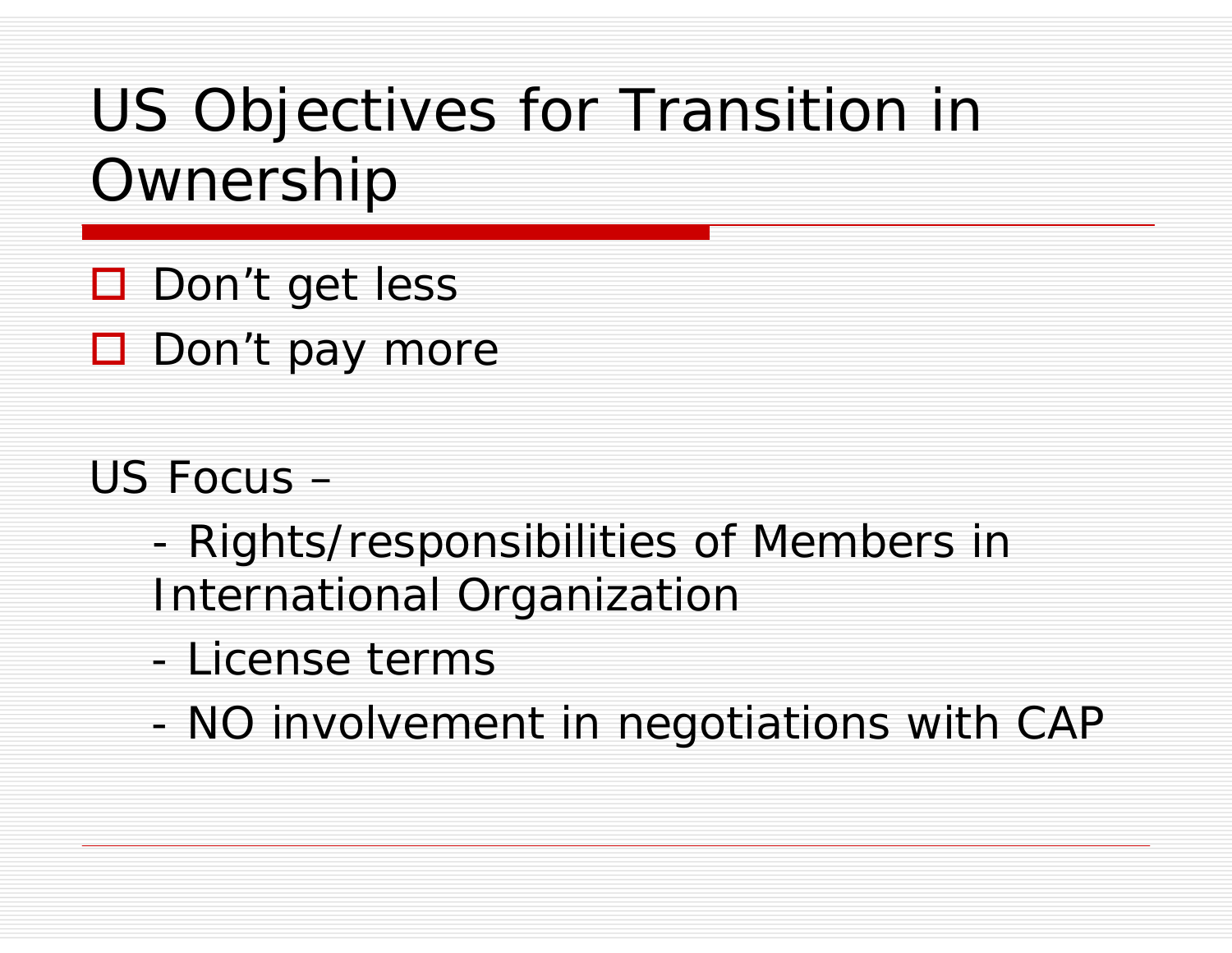# Players in the Negotiations

- □ College of American Pathologists
- **□** International Health Terminology Standards Development Organisation (IHTSDO)
	- Charter members from 9 countries:
		- Australia\*, Canada\*, Denmark\*, Lithuania\*, Netherlands, New Zealand, Sweden, UK\*, USA\*
	- **Each member country represented by one entity**  $\square$  NLM – the initial entity for USA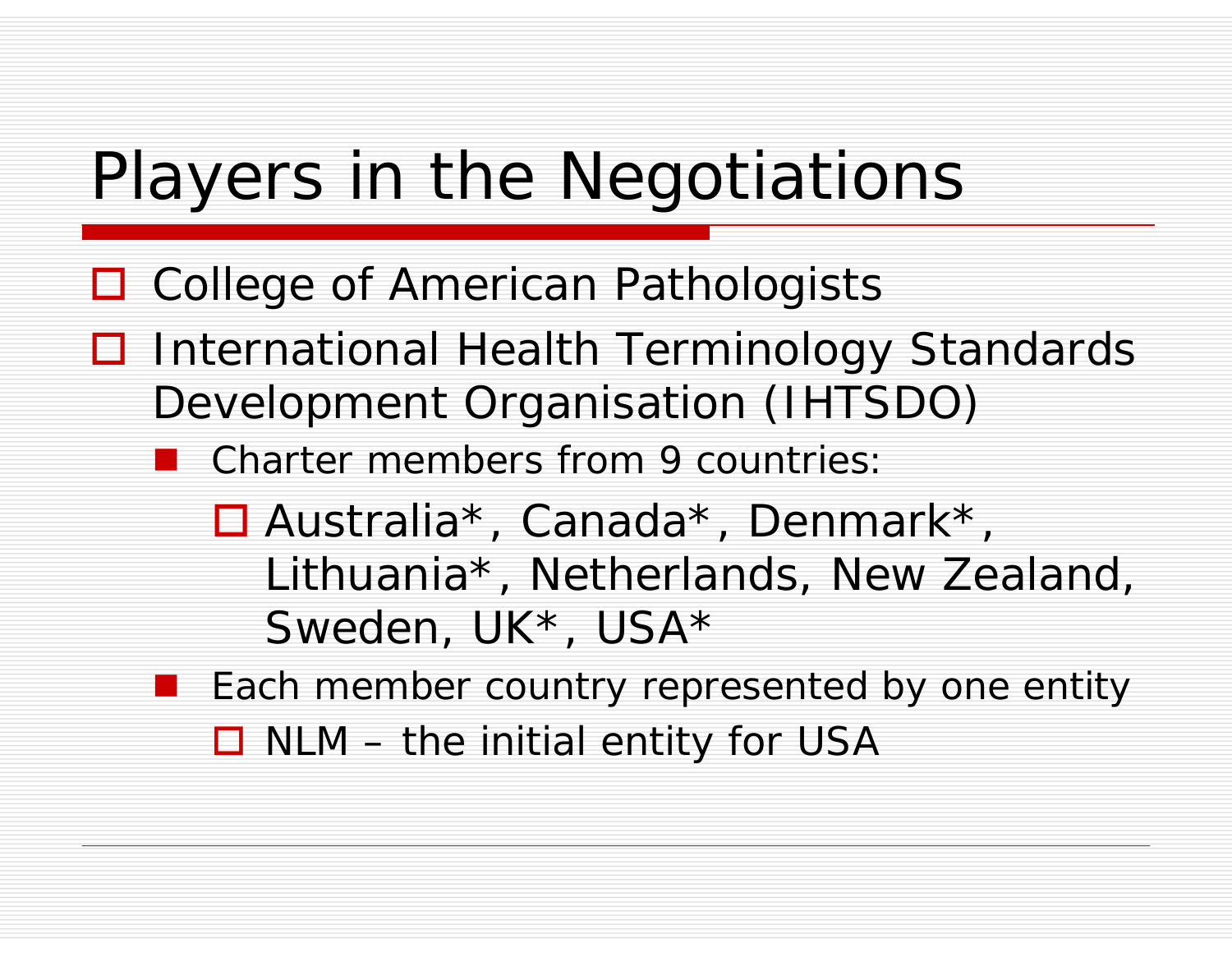#### **M** E.

#### INTERNATIONAL HEALTH TERMINOLOGY STANDARDS DEVELOPMENT ORGANISATION

אוווון ד





Welcome to the IHTSD0® Website Welcome to IHTSDO®, the International Health Terminology Standards Development Organisation.

#### Search Print FAQ

**SNOMED CT®** The comprehensive health care Terminology, Knowledge share in health care.



#### Our new Domain

The IHTSDO® has moved in at the IT-University of Copenhagen. The office is at the 5th floor of the panoptic building, designed by the Danish Architect Henning Larsen.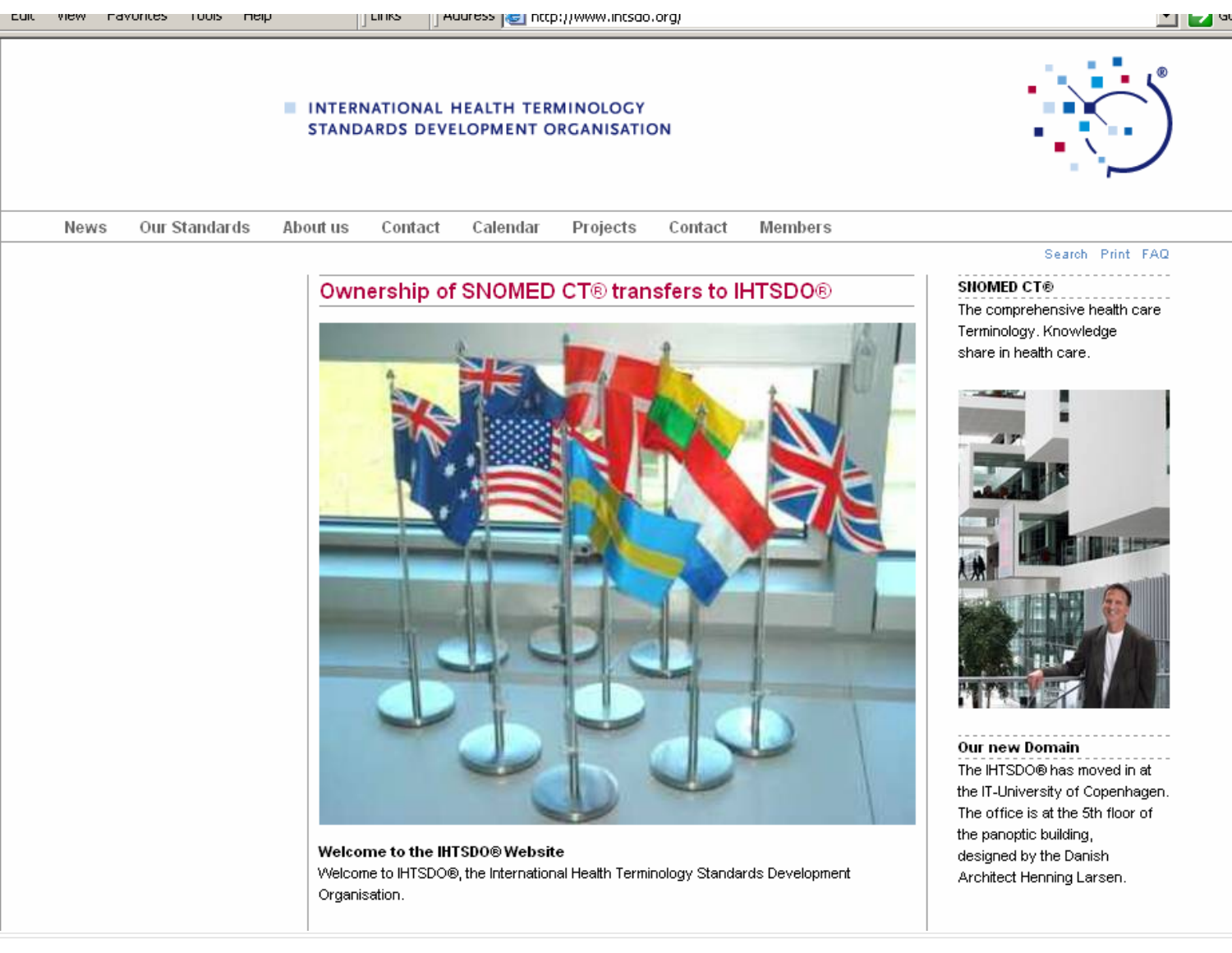# IHTSDO principles

- □ Openness, fairness, transparency, and accountability to Members
- **□** Responsible, ethical conduct to ensure long-term viability, value, utility, clinical & technical fitness of terminology products
- $\Box$  Collaboration with others to facilitate interoperability
- **□** Encouragement of intellectual contributions under terms that permit others to use and distribute their own work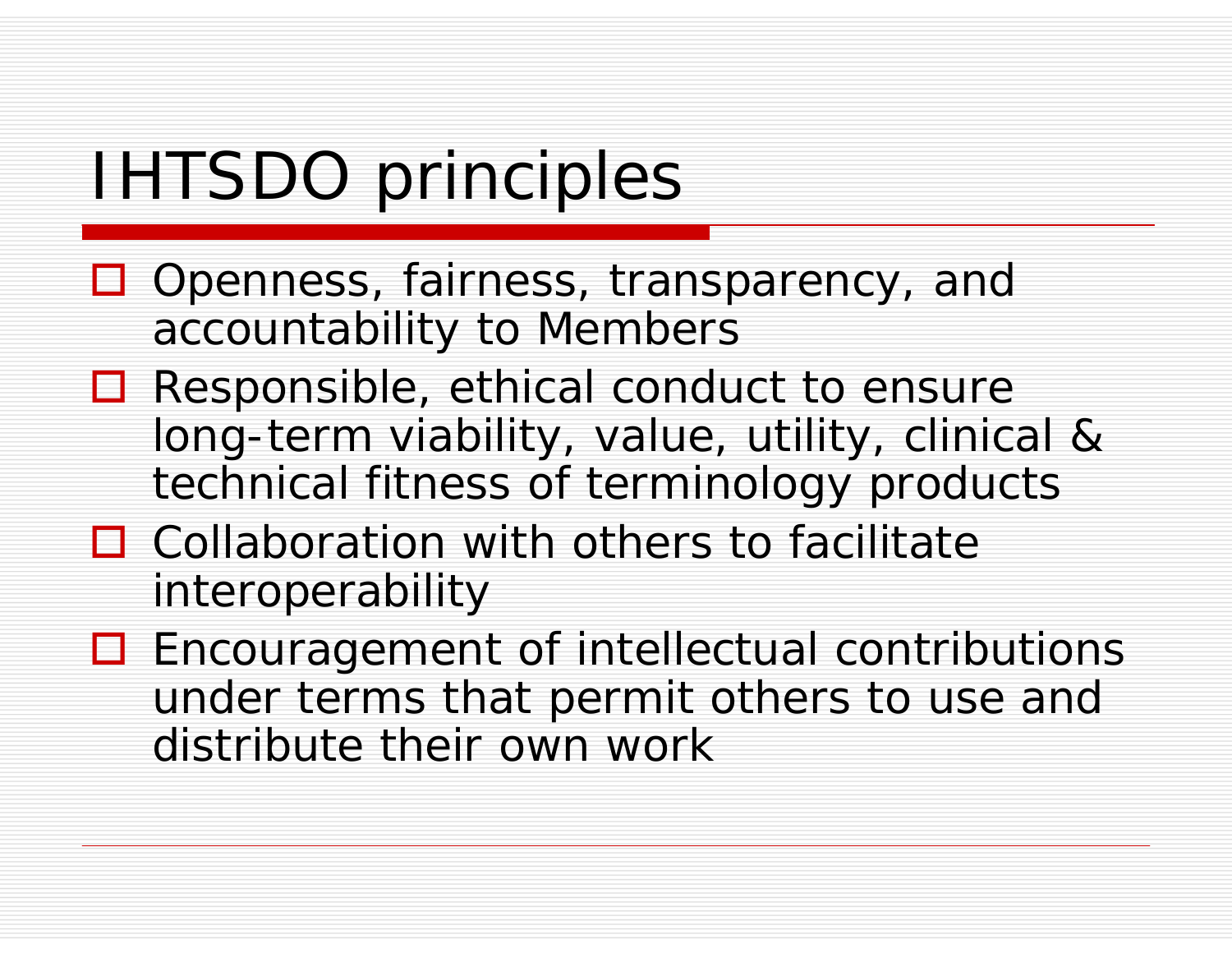# Key Steps

- IHTSDO formed in Denmark March 9, 2007
- □ IHTSDO IP purchase from CAP for \$7.8 million and 3-yr support contract with CAP – final on April 24, 2007
- □ Public announcement April 26, 2007
- $\Box$ NLM ends contract with CAP – April 30, 2007
- 0 IHTSDO – SNOMED Editorial Board/WG transition meeting – May 23-25, 2007 (Chicago)
- NLM sets up new contract with IHTSDO by June 30, 2007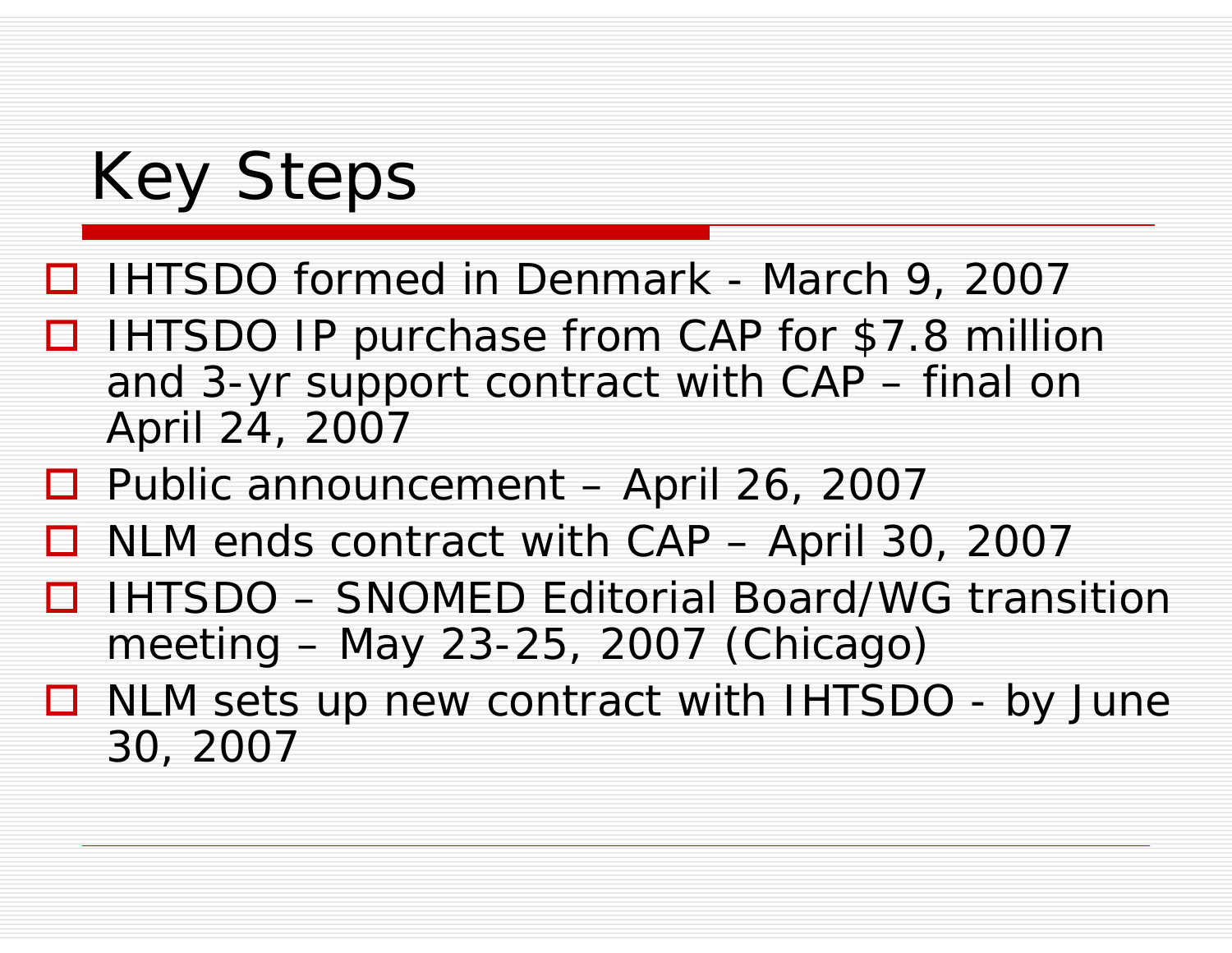# IHTSDO - Country Participation

#### $\Box$ Member countries

- Annual fees based on World Bank GNI values, pegged to current US fee (\$5.5 million in '07)
- Charter members (other than US) also contributed to IP payment
- After start-up, new members pay joining fee, as well as annual fee
- □ "Sponsored countries"
	- For countries below a GNI threshold, a one-time payment (8 X annual fee) provides permanent rights; can be paid by anyone, e.g., foundation
- **O** Non-Member countries
	- **Annual fee for each user (e.g., hospital) of a product** containing SNOMED CT; set to make country membership desirable; cheaper in poorer countries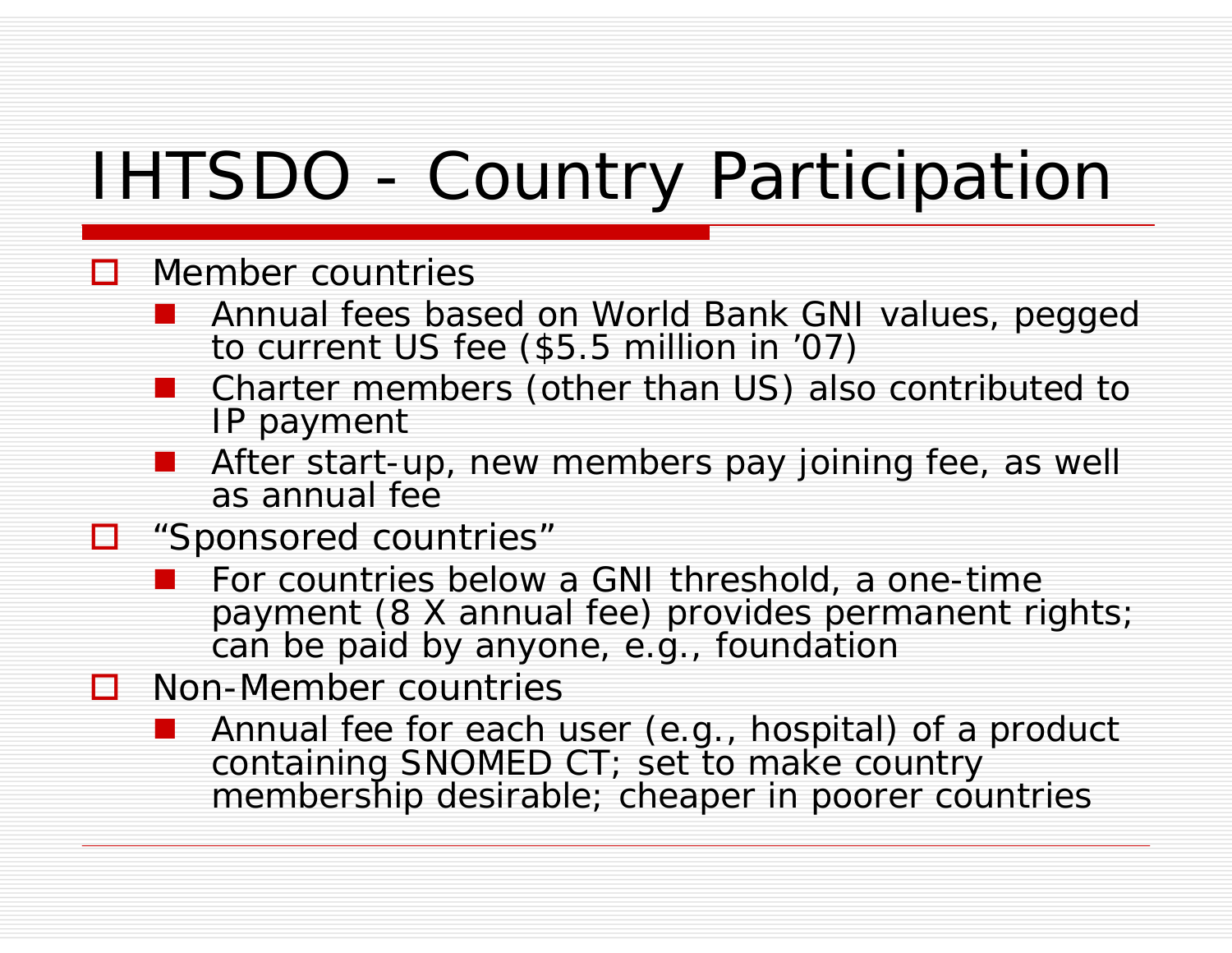# IHTSDO Member\* Rights

- $\Box$  Use and reformat the International release
- $\Box$  Create national extensions in accordance with IHTSDO standards
- □ Create derivatives, e.g., subsets, mappings, etc.
- $\square$  Distribute the international release to "Affiliates" (=licensees) under standard license terms
	- Must distribute in native format, in addition to any other formats

 $\Box$  Continue to use and distribute the last version received if membership ceases **\*In US, NLM**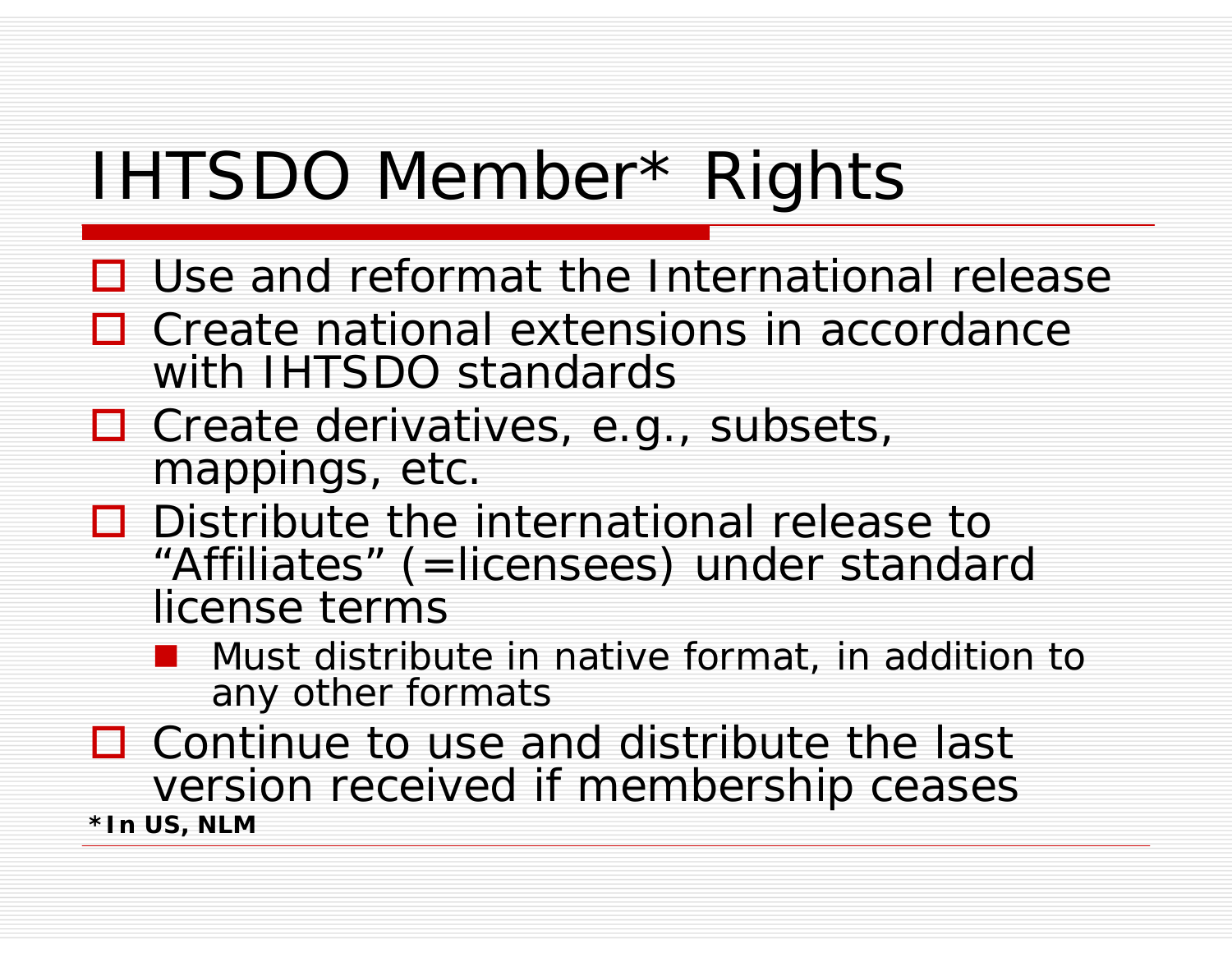## IHTSDO Governance

- General Assembly 1 vote per member country
	- **I** Initial US member: Betsy Humphreys (Alt. Vivian Auld)
- □ Management Board (up to 12 members)
	- **Now: 9 members: 1 per member country** 
		- **□** NLMers cannot serve due to Contract; Other Feds need ethics review to determine
		- **□** Initial US member: Andrew Wiesenthal, MD, Kaiser (Alt. Simon Cohn, MD, Kaiser & NCVHS)
		- □ Chair: Martin Severs (UK)
			- **Deputy chair: Karen Gibson (Australia)**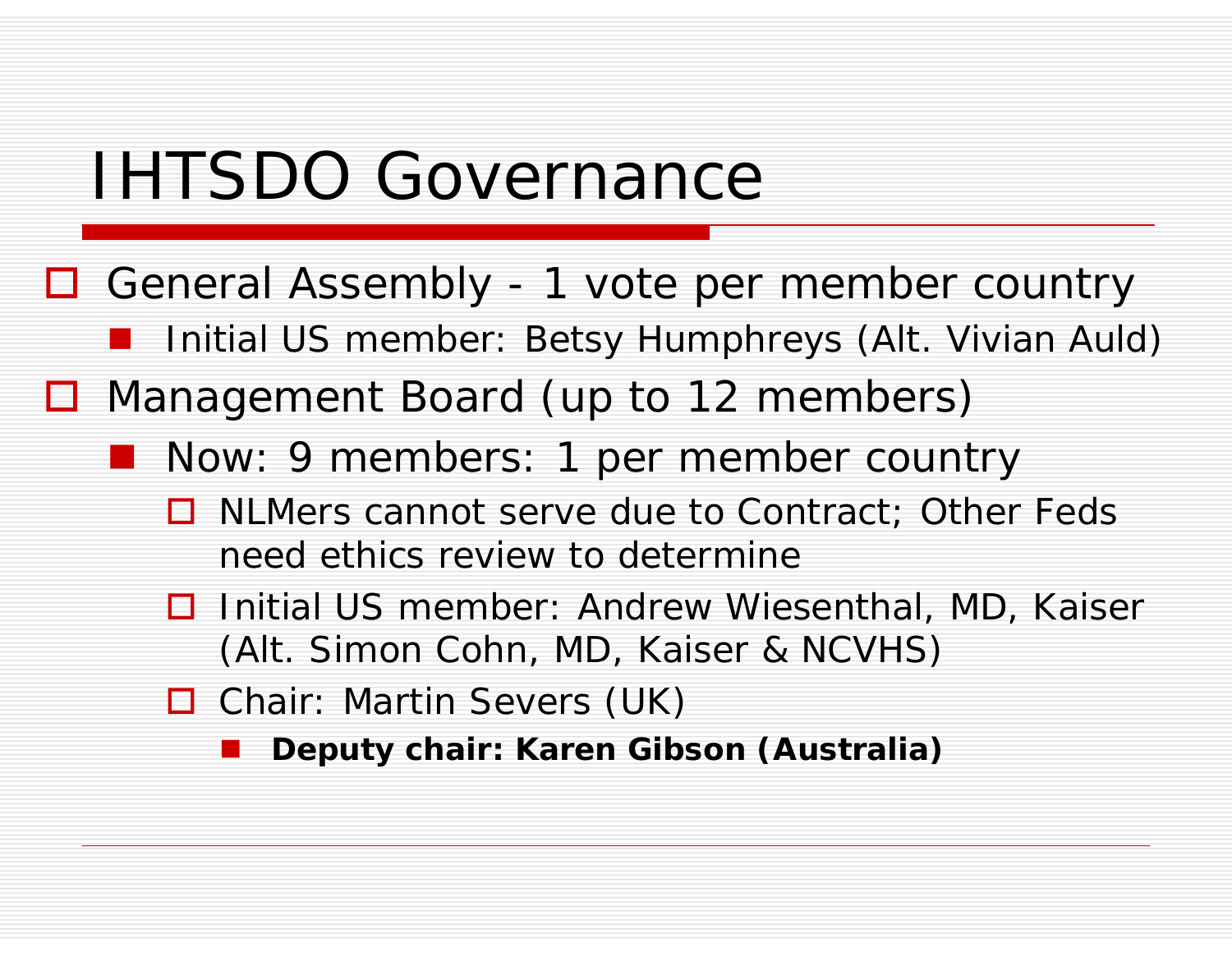# IHTSDO Governance

### $\Box$  Executive Officers

 CEO, Chief Terminologist, Chief Technologist, Chief QA Officer

**□** Initial *interim* appointments:

- **Ulrich Andersen (Den), CEO**
- **Kent Spackman (USA), Chief Terminologist**

 $\Box$  International recruitment for permanent officers

□ Committees: Content, Information Technology, Quality Assurance, R & D

**□** Chairs will be Board members

□ Initial membership to be set in late May– Feds OK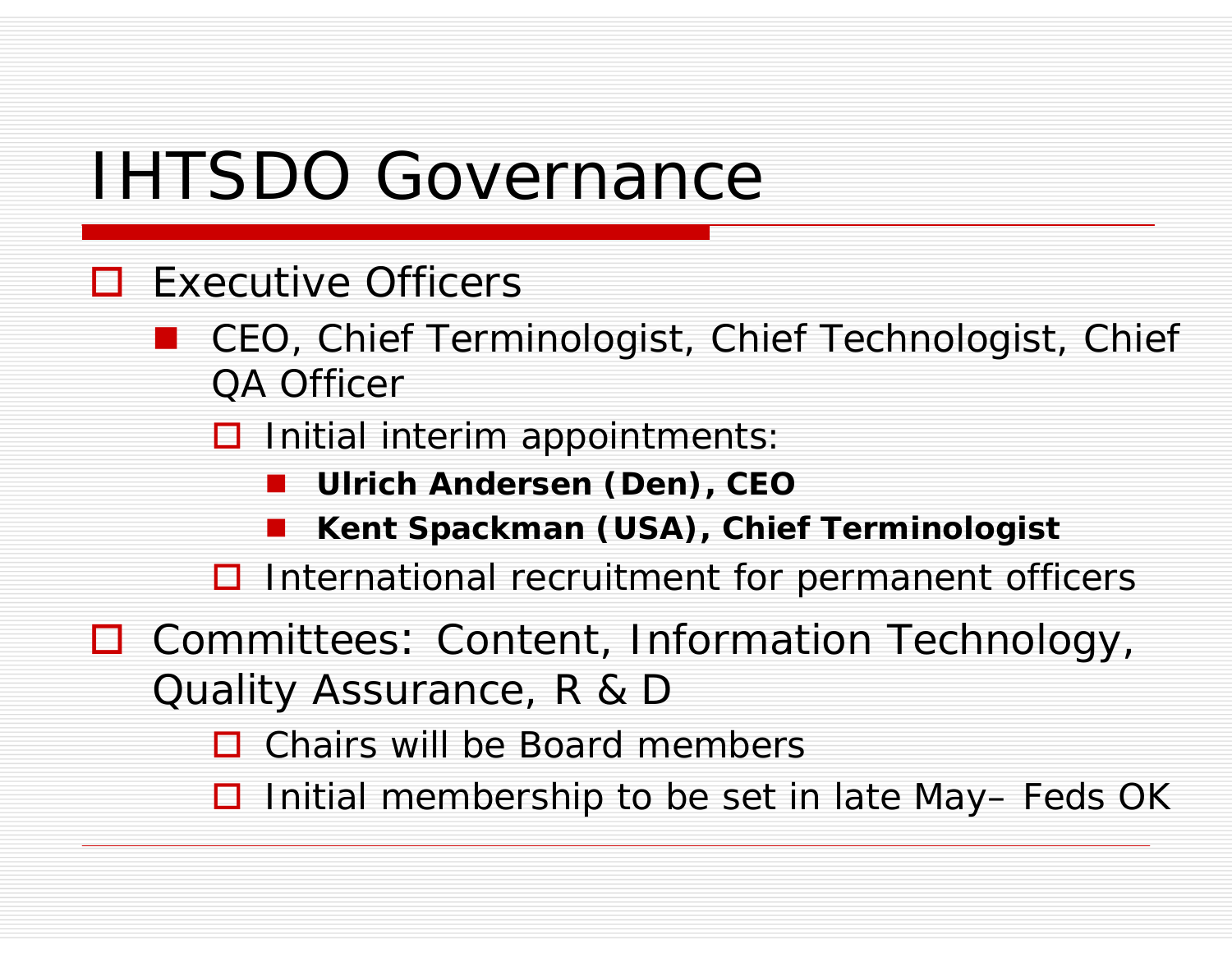# IHTSDO Governance

## **□ Harmonization Boards**

**Demographied with other standards** bodies, e.g., WHO, LOINC, etc.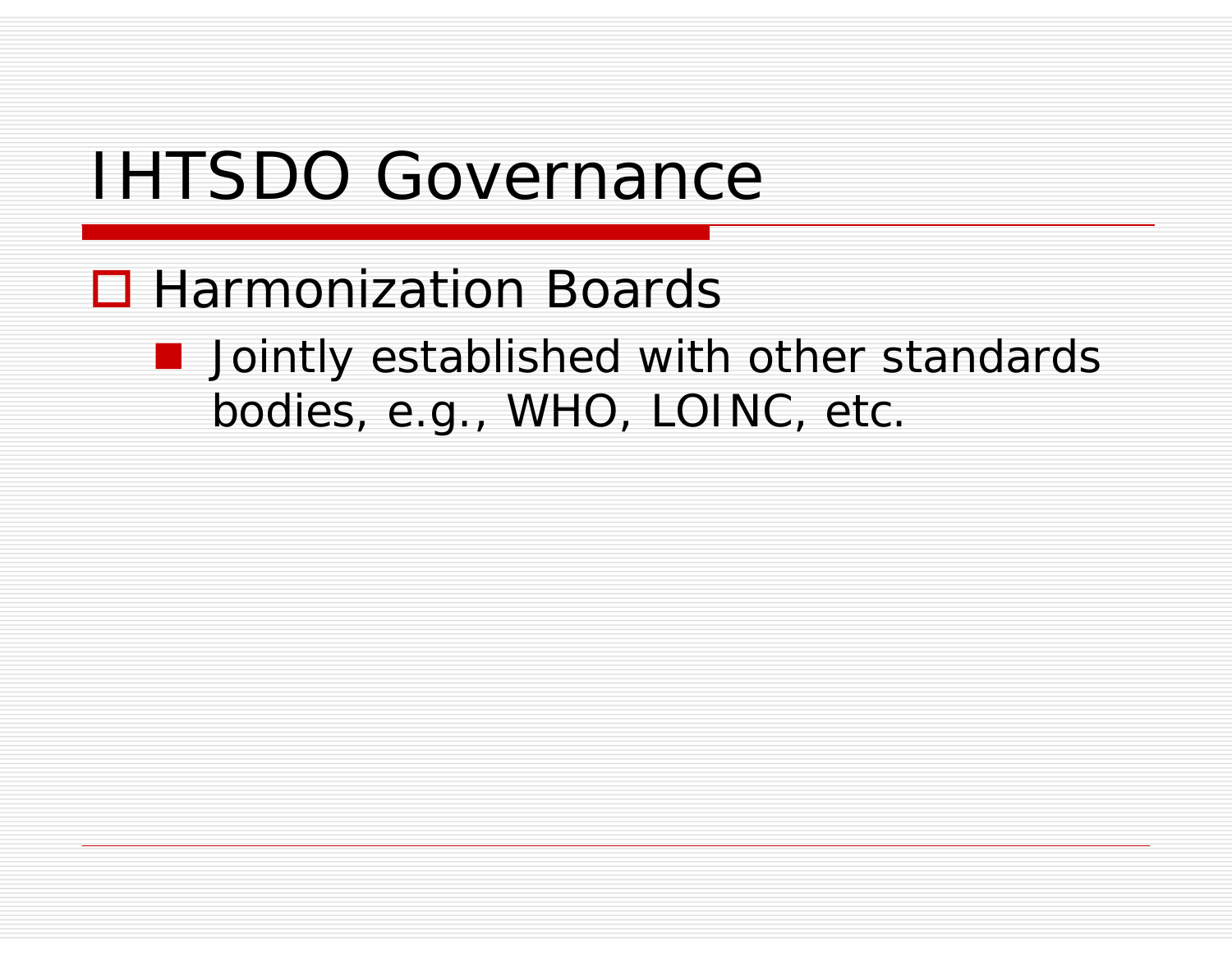## "Affiliate" License Terms

- $\Box$  One license for everyone  $-$  e.g., vendors, hospitals, researchers
- **□** Right to use, create extensions and derivatives, incorporate international release in products

#### **No use fees in Member or Sponsored countries**

 $\Box$  Required to check if additional requirements apply (e.g., use of national releases) for use in member countries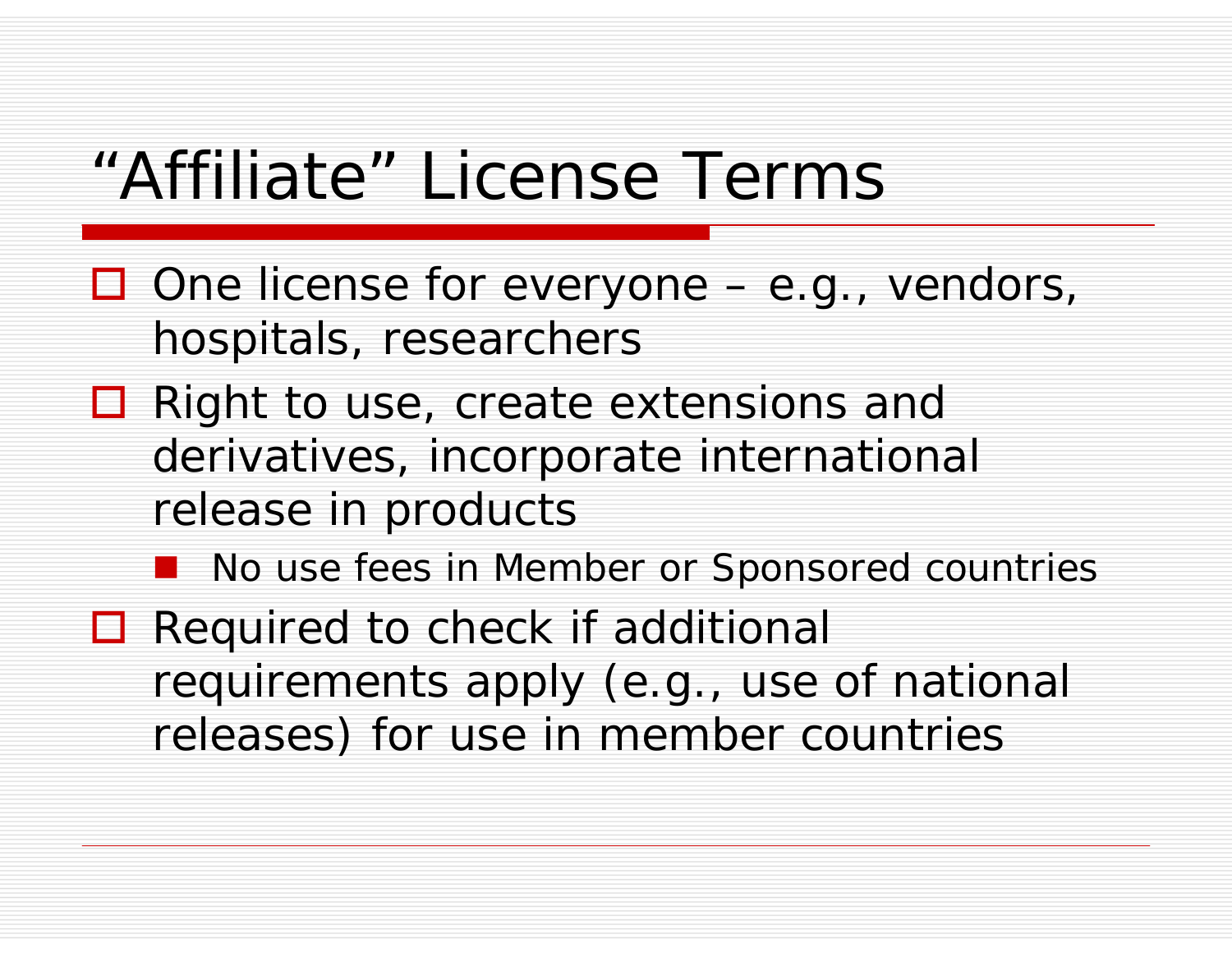# What Will Be Different for U.S.?

- $\Box$ Annual fee NLM is paying may decrease over time
- П UMLS users must review and accept new license terms (easy online process) – BY MAY 15, 2007
- □ SNOMED CT and its documentation will be available in in native format from NLM (on MAY 15, 2007)
	- an<br>Ma in addition to UMLS format
- $\Box$ Better international distribution rights for US users
- Good prospects for
	- an<br>Ma More transparent governance, priority setting
	- More efficient updating
	- International collaboration on subsets, tools, etc.